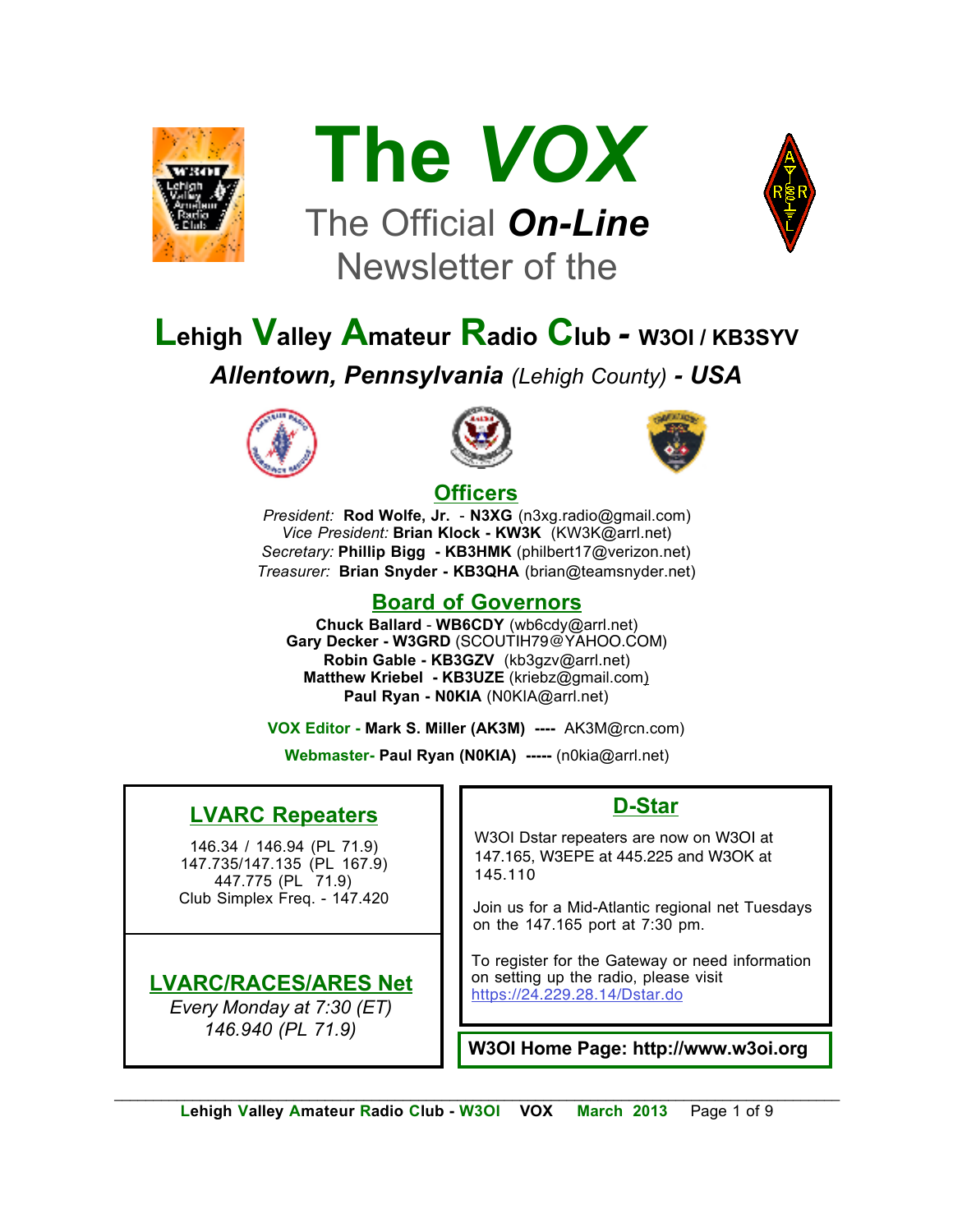# **Contents for March 2013**





**Mid Winter Dinner will be at the Old Country Buffet on Tuesday February 19 at 6:30 pm!**

**Newsletter submissions can be sent to Mark (AK3M) at AK3M@rcn.com**

**Your submissions can be text and/or graphics.**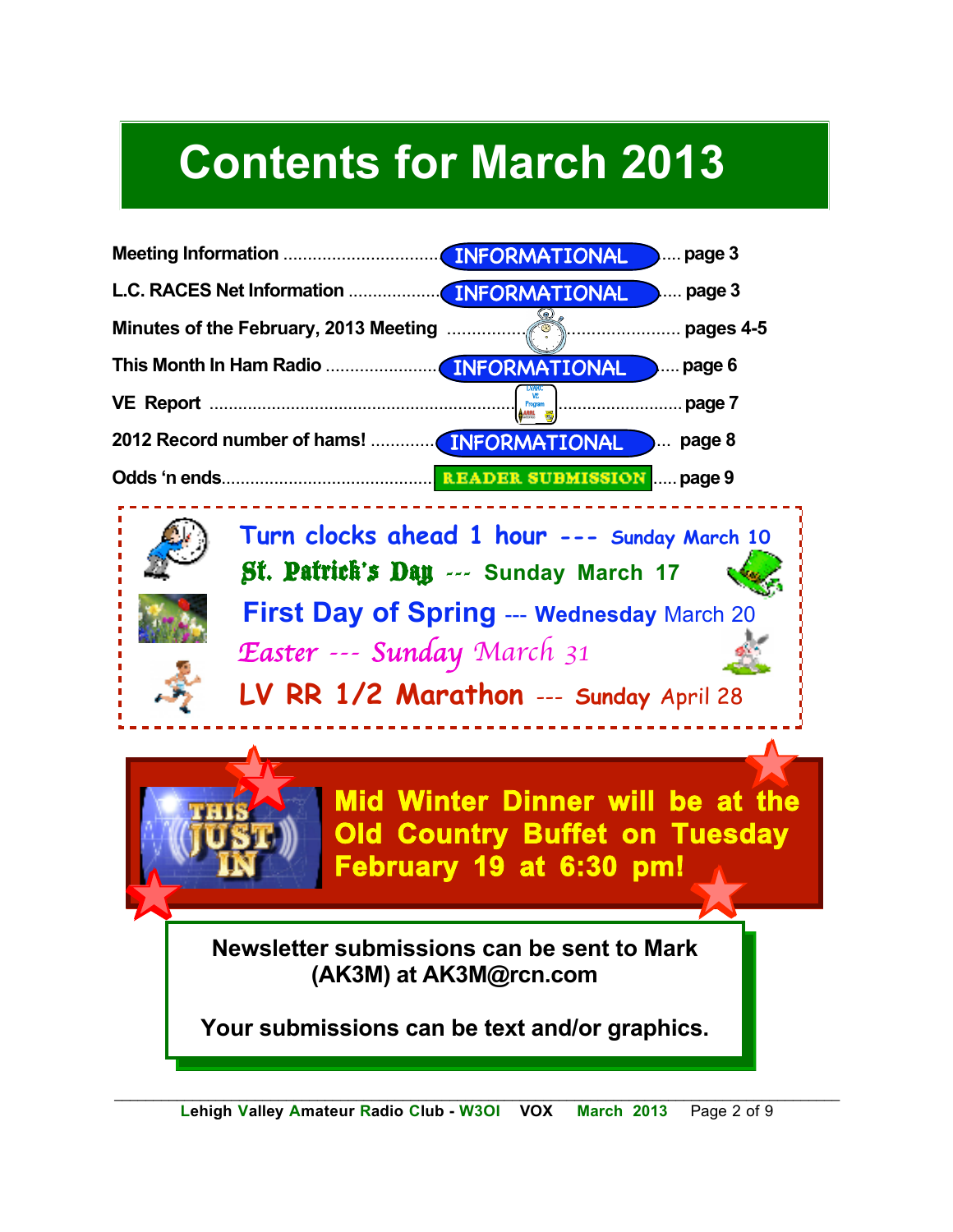

**The March, 2013 LVARC meeting will be held on March 5, 2013 at the Tri Clover Fire Company at 7:30.**

# **LVARC / RACES NET**

**Don't forget to check into the Monday Night LC/LVARC/RACES Net on 146.94 (PL 71.9) with an alternate frequency of 147.735/147.135 (PL 167.9) The Net begins at 7:30 pm local time (ET).** 

> *Many* **club announcements will be heard there !**

**Monday Night RACES/ARES Check-In Summary - 2013** Month **Number of <b>Number of Number of Number of** 





**Check-In's Alexandry Rets/Mondays** 

 THIS JUST IN **... The LV Road Runners 1/2 Marathon will be held on Sunday April 28, 2013.**  *Volunteers are needed.* **Contact Mark (AK3M@rcn.com) to volunteer.**

## **REMEMBER:**

**Registration for the monthly test session, must be made NO LATER THAN THE SUNDAY BEFORE THE TEST!** 

> **Contact Mark (AK3M) at AK3M@rcn.com or call 610-865-9183**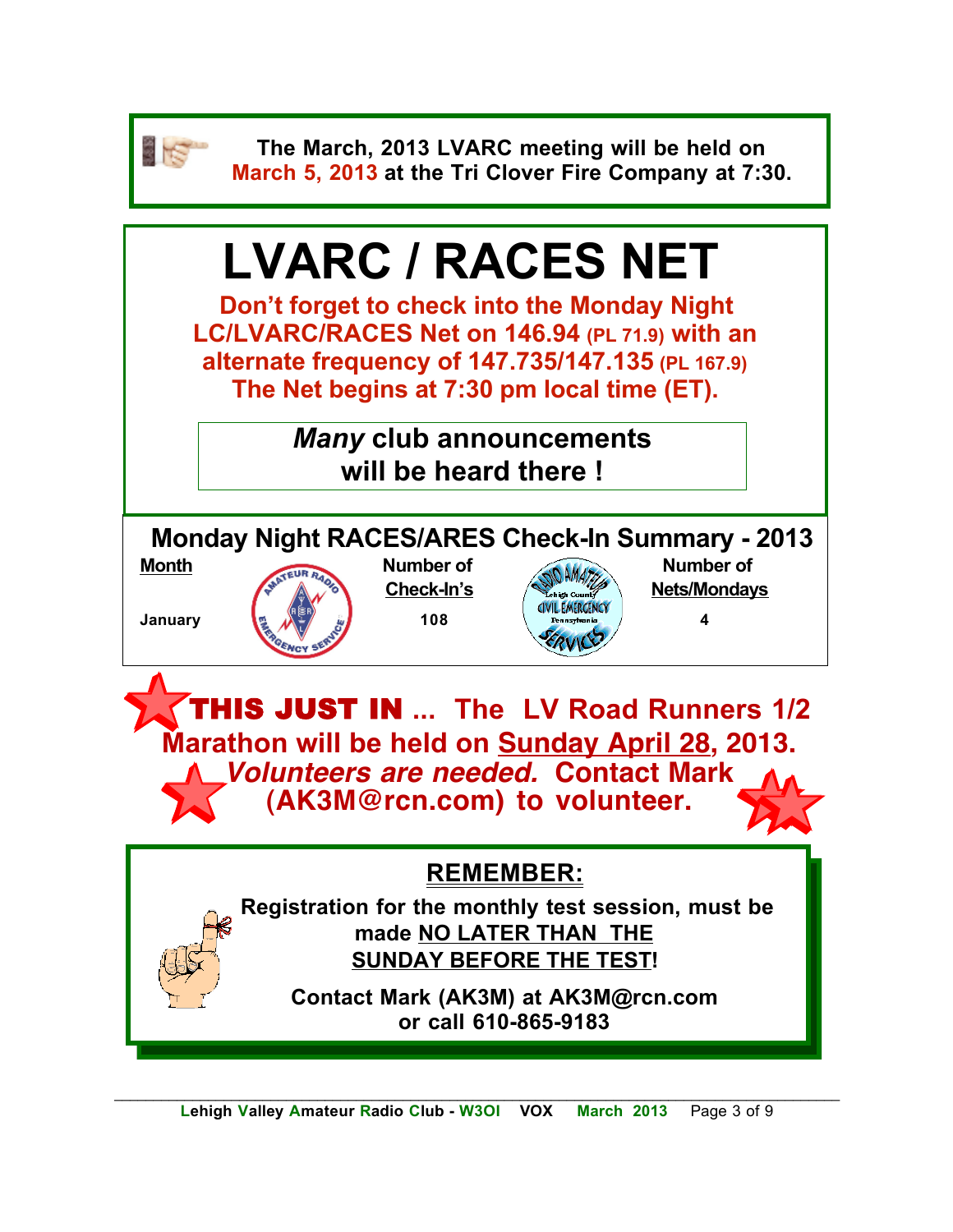#### **Minutes of the February, 2013 LVARC Meeting** de - Phil (KB3HMK)

The meeting was called to order by President Wolfe at 1930 Hrs, (EST).

The meeting opened with the Pledge of Allegiance, and then a moment of silence was observed for Silent Keys.

There were a total of 13 members in attendance. There were no guests. The following Board Members were present at the meeting: Rod – N3XG, Phil – KB3HMK, Brian – KB3QHA, Paul – N0KIA, Chuck – WB6CDY and Gary – N3GRD.

Corrections additions to the minutes: None noted Approved by: Chuck – WB6CDY Second by: Carl – AA3IX Carried (Y/N) Y

**Treasurer's Report:** (Brian – KB3QHA)

Starting Balance: \$4,233.87 Ending Balance: **\$4,365.82** Approved by: John – AB3LZ Second by: Chuck – WB6CDY Carried: (Y/N) Y

#### **Committee Reports:**

**Repeater:** The 94 repeater is working better since the county worked on the antenna. It was replaced after Hurricane Sandy. The 350 repeater will have echolink soon. More info to follow.

**Program:** Tonight's program will be Paul (N0KIA) doing a presentation on FL Digi. The hands on for February will be the annual dinner get together. See the newsletter for more info. March's program will be UHF / VHF antennas and contesting. Rod (N3XG) will be doing the program. The hands on for March will be a canned program geared to the Boy Scouts of America. Rod previewed the programs for the remainder of the year.

**Volunteer Examiners:** There was no testing done in January. If you would like to test or upgrade, please let Mark (AK3M) know.

(Minutes cont. on page 5)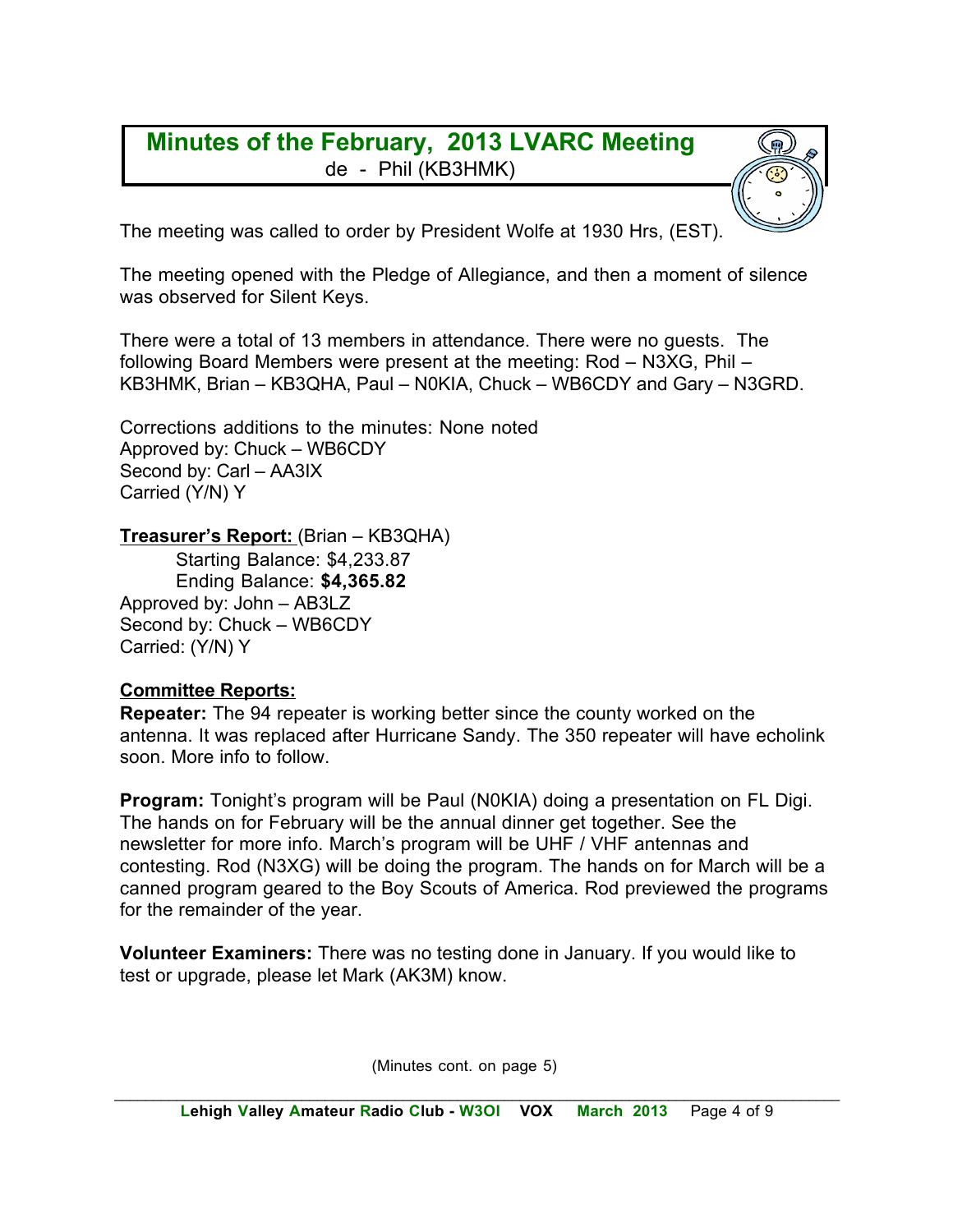**Old Business:** The annual raffle has started with North Caty Fire Company. The more tickets we sell, the better the return to the club. The drawing is called the Tax Relief Raffle and will be drawn on April 15. Rod will send out tickets to members that can't make it to the meeting, or haven't been around. He will also send out the schedule of programs for the year with the tickets.

**New Business:** The club will do two other raffles this year. Two new TYT radios have been donated to the club. The first raffle will be in August. You will be able to purchase tickets for this raffle. The second raffle will be in December. You will be able to purchase and earn tickets based on merit through out the year. Paul and Chuck will create an incentive criterion for the tickets.

The Board has decided to offer free club membership to any new or upgrading ham who tests and passes at one of LVARC's VE sessions in 2013. A pamphlet will be made available at the test session.

Brian (KW3K) has some 900 MHz radios he would like to sell. It's the radio, battery and rapid charger. There is a 900 MHz repeater in the area that the members can use. More info to follow.

Rod asked for a motion to authorize him to reserve a pavilion for this year's annual picnic. Chuck (WB6CDY) made the motion and Carl (AA3IX) seconded it. The motion passed.

The LVARC Monthly Business Meeting Closed at 1952 hrs, (EST.) Motion by: Chuck – WB6CDY Second by: Gary – W3GRD In favor: Y

Respectfully Submitted - de KB3HMK, Secretary.

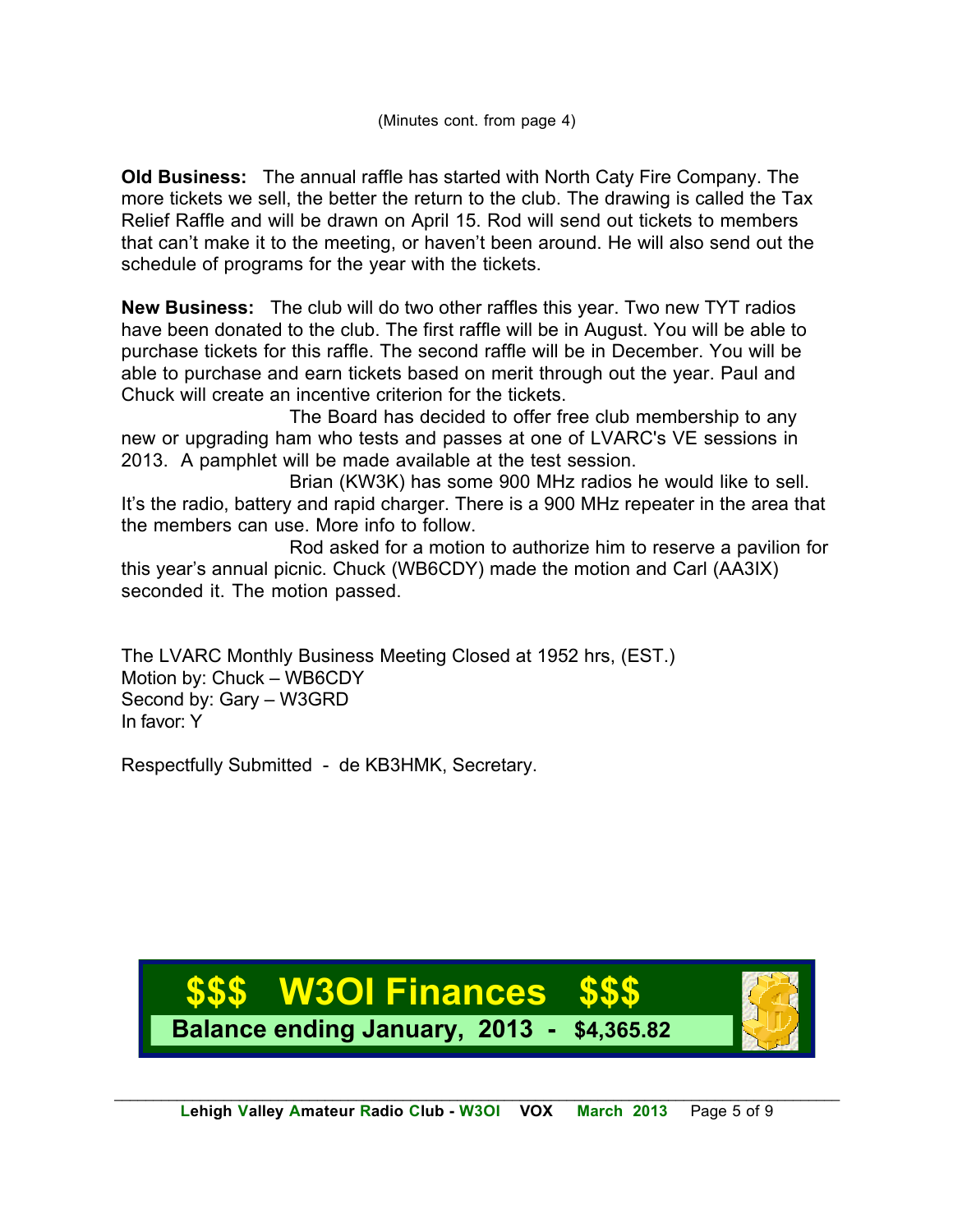|                                                                                   |                                                                 |                                                              |                                                                                         |          |                                                                  | This Month In Ham Radio |
|-----------------------------------------------------------------------------------|-----------------------------------------------------------------|--------------------------------------------------------------|-----------------------------------------------------------------------------------------|----------|------------------------------------------------------------------|-------------------------|
| Sunday                                                                            | Monday                                                          | Tuesday                                                      | Wednesday                                                                               | Thursday | Friday                                                           | Saturday                |
|                                                                                   |                                                                 | <b>March</b>                                                 |                                                                                         |          |                                                                  |                         |
|                                                                                   | <b>ARES</b><br><b>RACES</b><br><b>Net</b><br>7:30<br>Mark-AK3M  | <b>LVARC</b><br><b>Meeting</b><br><b>Tri-Clover</b><br>7:30  | Dist. 2<br><b>RACES</b><br><b>Net - 7:30</b><br>147.255                                 |          | 8                                                                | 9                       |
| 10<br><b>Deadline</b><br>to<br>schedule<br>test<br><b>Turn</b><br>clocks<br>ahead | <b>ARES</b><br><b>RACES</b><br><b>Net</b><br>7:30<br>Brian-KW3K | 12                                                           | 13<br>Dist. 2<br><b>RACES</b><br>Net - 7:30<br>147.255                                  | 14       | 15<br><b>LVARC</b><br><b>Test</b><br><b>Session</b><br>$7:00$ pm | 16                      |
| 17<br>St.<br><b>Patrick's</b><br><b>Day</b>                                       | 18<br><b>ARES</b><br><b>RACES</b><br>Net<br>7:30<br>Paul-N0KIA  | 19<br><b>LVARC</b><br>Activity<br>Night<br><b>Tri-Clover</b> | 20<br><b>First day</b><br>of Spring<br>Dist. 2<br><b>RACES</b><br>Net - 7:30<br>147.255 | 21       | 22                                                               | 23                      |
| 24                                                                                | 25<br><b>ARES</b><br><b>RACES</b><br>Net<br>7:30<br>Jeff-N3MFT  | 26                                                           | 27<br>Dist. 2<br><b>RACES</b><br><b>Net - 7:30</b><br>147.255                           | 28       | 29                                                               | 30                      |
| 31<br>Easter                                                                      |                                                                 |                                                              |                                                                                         | 2013     |                                                                  |                         |
| LVARC Meeting - Tuesday March 5 - 7:30 - Tri - Clover FC                          |                                                                 |                                                              |                                                                                         |          |                                                                  |                         |
| Test Session - Friday March 15 - 7:00 pm - Red Cross Building                     |                                                                 |                                                              |                                                                                         |          |                                                                  |                         |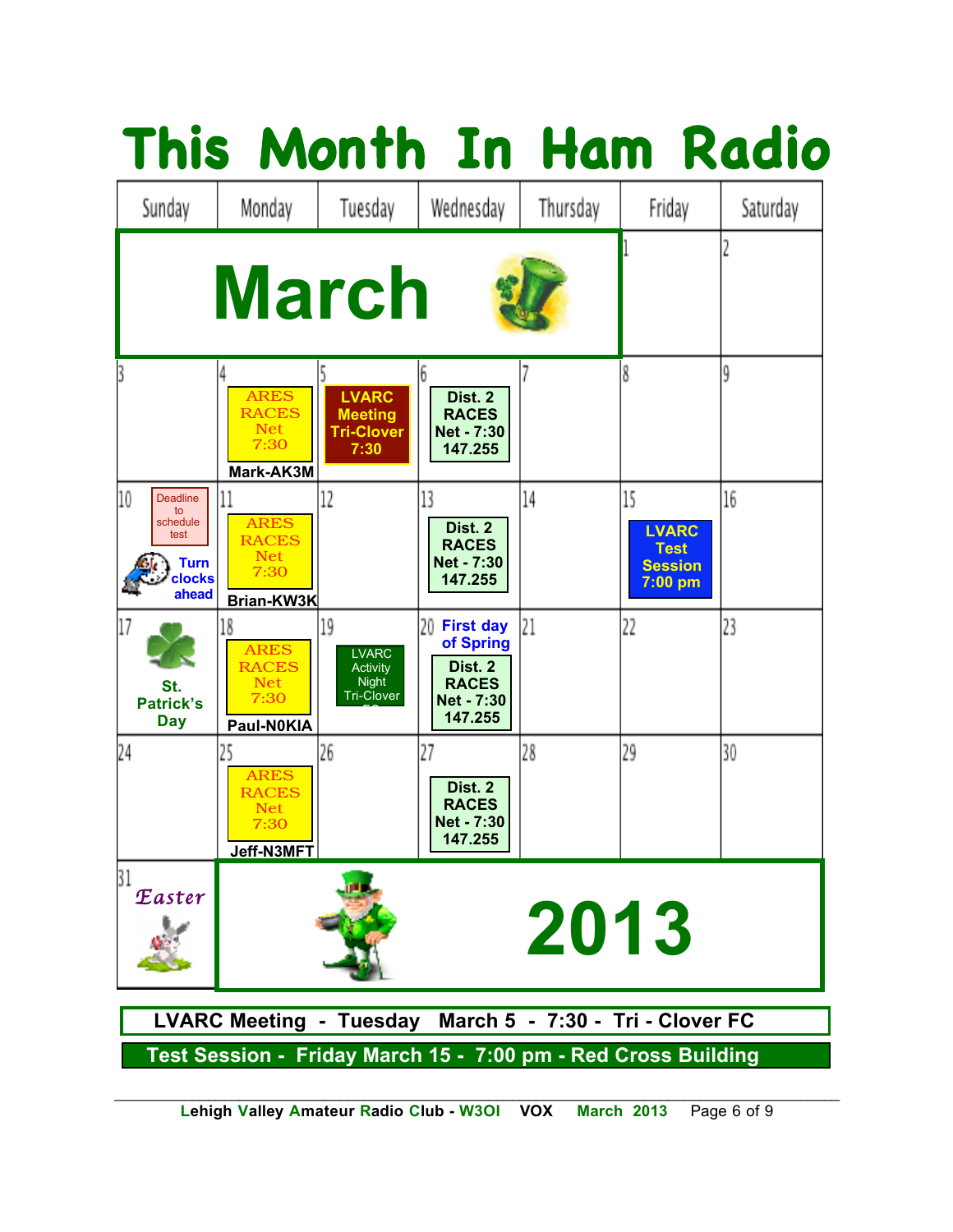#### LVARC Activities/Events **Mark your Calendar PRINT, CLIP and POST**



 **Monday March 4 --- LC RACES/ARES Net - 7:30 pm (146.94) Tuesday March 5 --- LVARC Meeting (7:30 - Tri Clover FC) Sunday March 10 - Turn clocks AHEAD one hour Sunday March 10 --- Deadline to schedule for license exam Monday March 11 --- LC RACES/ARES Net - 7:30 pm (146.94) Friday March 15 --- LVARC Test Session (Registration required) Monday March 18 --- LC RACES/ARES Net - 7:30 pm (146.94) Wednesday March 20 --- First Day of Spring ! Monday March 25 --- LC RACES/ARES Net - 7:30 pm (146.94) Sunday March 31 --- Easter**

**There may be additions and deletions to the above dates. Listen to the Monday Night Net, the newsletter and announcements at meetings for changes.**



*\_\_\_\_\_\_\_\_\_\_\_\_\_\_\_\_\_\_\_\_\_\_\_\_\_\_\_\_\_\_\_\_\_\_\_\_\_\_\_\_\_\_\_\_\_\_\_\_\_\_\_\_\_\_\_\_\_\_\_\_\_\_\_\_\_\_\_\_\_\_\_\_\_\_\_\_\_\_\_\_\_\_\_\_\_\_\_\_\_\_\_\_\_*  **Lehigh Valley Amateur Radio Club - W3OI VOX March 2013** Page 7 of 9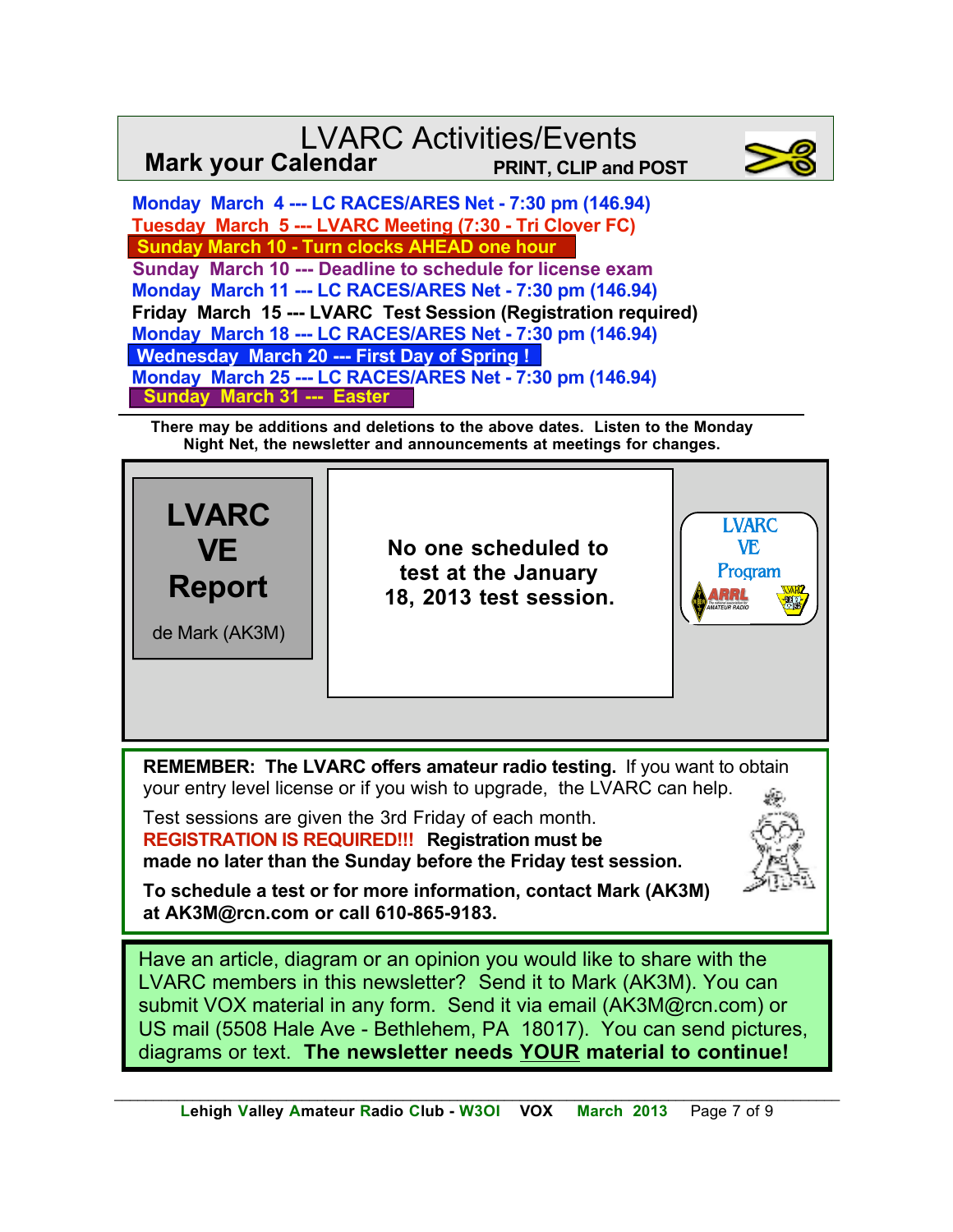# **Plan Ahead**



The *Lehigh Valley* **Health Network/***Via Marathon* will be **Sunday September 8, 2013**. Volunteers are needed! Plan ahead, mark your calendar and contact Mark (AK3M) if you can help.



### **The LVARC ARES needs your help in 2013!**



 As Spring and Summer approach, keep in mind that the LVARC provides communications support for several ARES events during the year. This community service cannot happen without the support of LVARC members. 2013 ARES events will be announced in the newsletter, at a meeting and on the Monday Night Net. If you are a new ham or an old hand at communications, we need your support. **If you can help with any of the upcoming ARES events, please contact Mark (AK3M) at AK3M@rcn.com**. *Put your skill to a good use for your community.*

LVARC **VE** Program **33L** the national association for<br>MATEUR RADIO **CONGRATULATIONS** to **David Shoap** who earned his Technician license at the December 21 test session. David received his call, **KB3ZTK** on December 28, 2012. **2013 LVARC Dues** Dues for 2013 are being accepted. Individual Membership is **\$17.00**  (Includes autopatch) and a **Family Membership** is **\$20.00** (**Includes autopatch**). Dues can be paid **at a meeting**, **U.S. mail** or **PayPal** via the LVARC website. If paying by US mail, send your dues to: Brian Snyder

PO Box 3134 Easton, PA 18043

*2012 Marks All -Time High for Amateur Radio Licenses* (Source: The ARRL (Electronic) Letter ( January 17, 2013) ----**The number of radio amateurs in the US reached an all-time high of almost 710,000 in 2012!**

*\_\_\_\_\_\_\_\_\_\_\_\_\_\_\_\_\_\_\_\_\_\_\_\_\_\_\_\_\_\_\_\_\_\_\_\_\_\_\_\_\_\_\_\_\_\_\_\_\_\_\_\_\_\_\_\_\_\_\_\_\_\_\_\_\_\_\_\_\_\_\_\_\_\_\_\_\_\_\_\_\_\_\_\_\_\_\_\_\_\_\_\_\_*  **Lehigh Valley Amateur Radio Club - W3OI VOX March 2013** Page 8 of 9